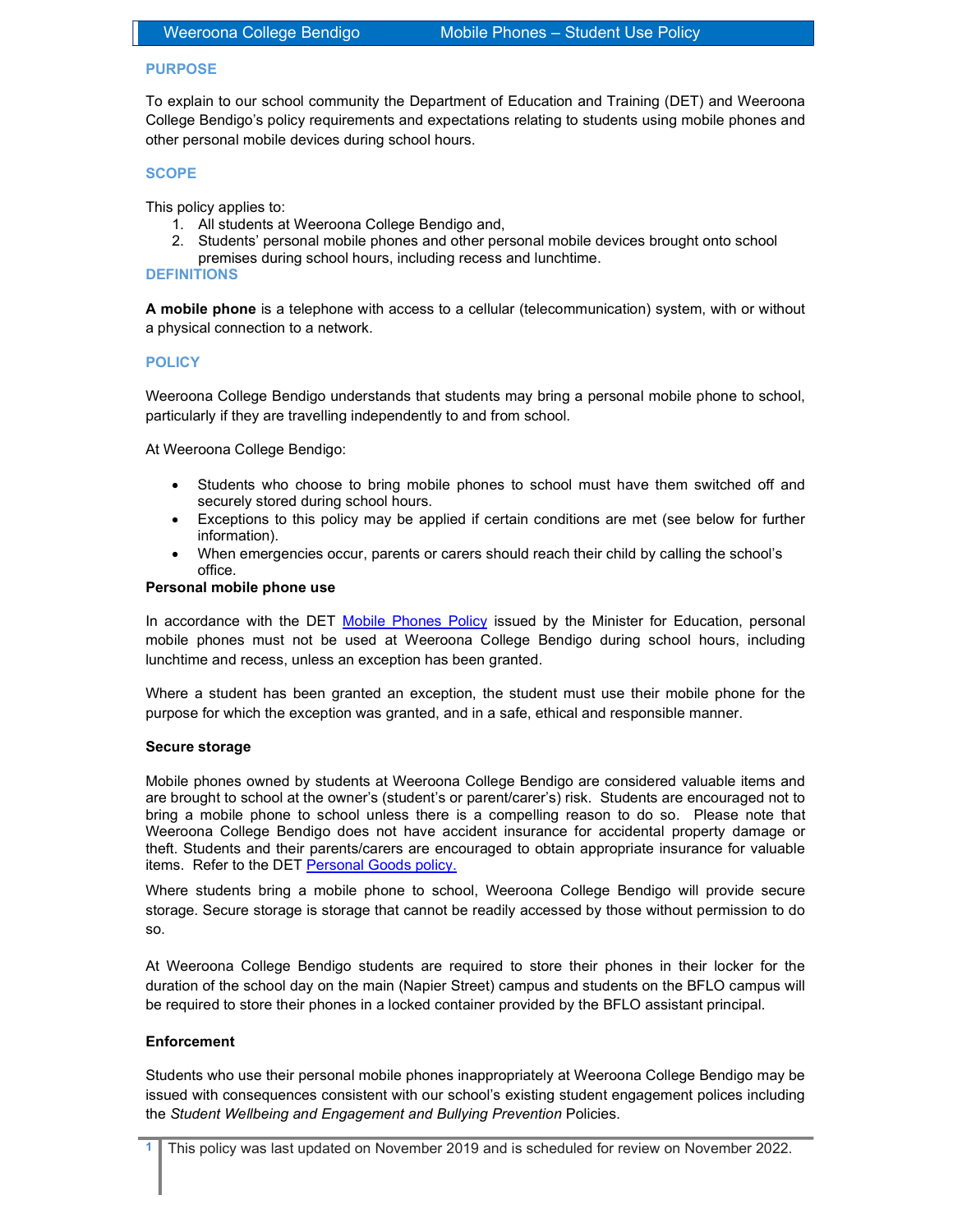# Weeroona College Bendigo Mobile Phones – Student Use Policy

At Weeroona College Bendigo inappropriate use of mobile phones is any use during school hours, unless an exception has been granted, and particularly use of a mobile phone:

- in any way that disrupts the learning of others
- to send inappropriate, harassing or threatening messages or phone calls
- to engage in inappropriate social media use including cyber bullying
- to capture video, sound or images of people, including students, teachers and members of the school community without their permission
- to capture video or images in the school toilets, changing rooms, swimming pools and gyms
- during exams and assessments

## **Exceptions**

Exceptions to the policy:

- may be applied during school hours if certain conditions are met, specifically,
	- o Health and wellbeing-related exceptions; and
	- o Exceptions related to managing risk when students are offsite.
- can be granted by the principal, or by the teacher for that class, in accordance with the DET Mobile Phones Policy.

The three categories of exceptions allowed under the DET Mobile Phones Policy are:

## 1. Learning-related exceptions

| <b>Specific exception</b>                                                                                   | <b>Documentation</b>                                   |
|-------------------------------------------------------------------------------------------------------------|--------------------------------------------------------|
| For specific learning activities (class-based<br>exception)                                                 | Unit of work, learning sequence                        |
| For students for whom a reasonable adjustment to a<br>learning program is needed because of a disability or | Individual Learning Plan, Individual Education<br>Plan |
| learning difficulty                                                                                         |                                                        |

2. Health and wellbeing-related exceptions

| <b>Specific exception</b>        | <b>Documentation</b>        |
|----------------------------------|-----------------------------|
| Students with a health condition | Student Health Support Plan |
| Students who are Young Carers    | A localised student record  |

Where an exception is granted, the student can only use the mobile phone for the purpose for which it was granted.

## Camps, excursions and extracurricular activities

Weeroona College Bendigo will provide students and their parents and carers with information about items that can or cannot be brought to camps, excursions, special activities and events, including personal mobile phones.

## Exclusions

This policy does not apply to

- Out-of-school-hours events
- Travelling to and from school
- Wearable devices
- iPads and all other personal devices
- Students undertaking workplace learning activities, e.g. work experience
- Students who are undertaking VET